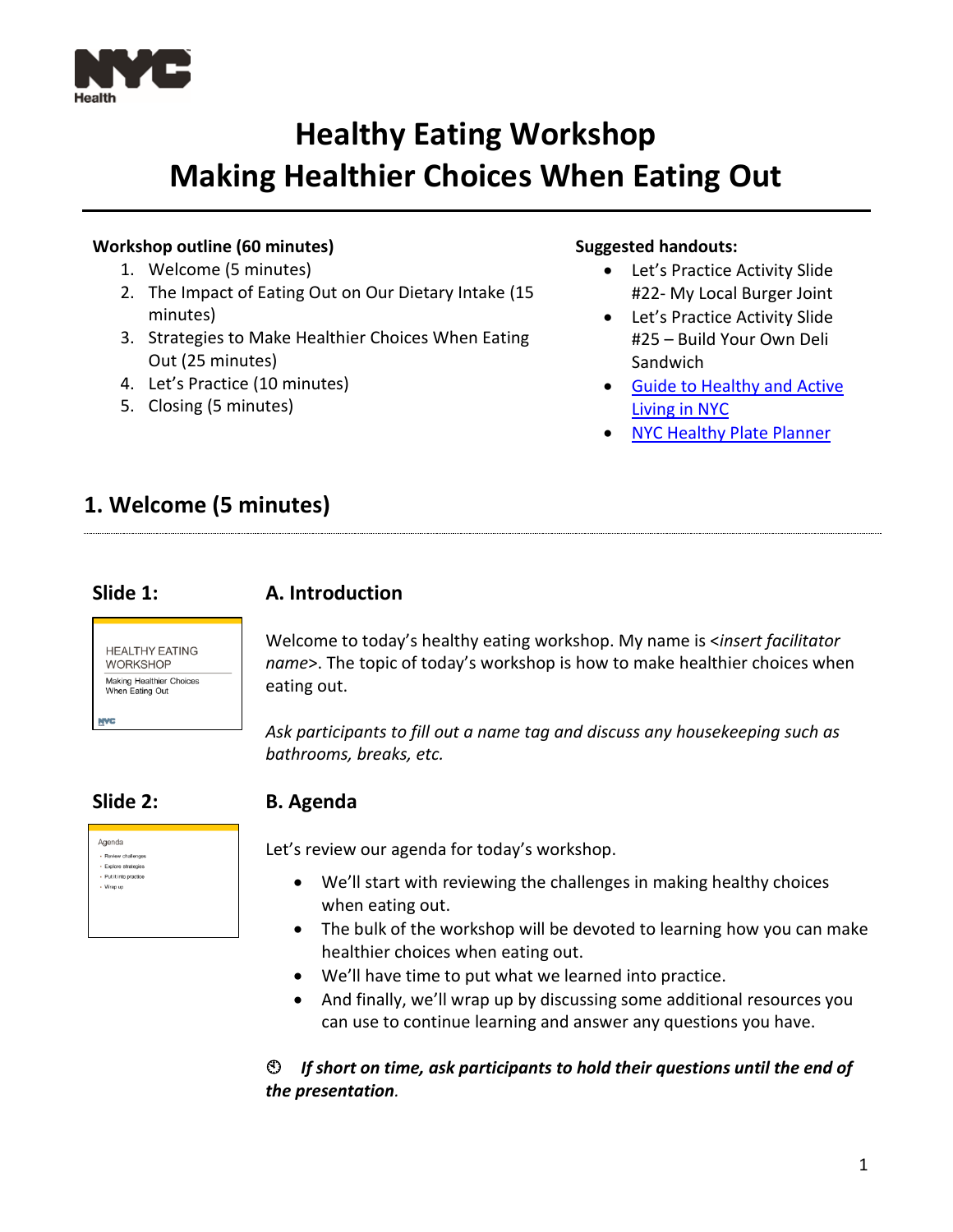### **Slide 3: C. Objectives**



After today's workshop, you will:

- Understand how food consumed away from home can affect our diets;
- Name at least two new strategies to make healthier choices when eating out; and
- Be able to make healthier choices from a restaurant menu.

# **2. The Impact of Eating Out on Our Dietary Intake (15 minutes)**

#### **Slide 4: A. What Influences Your Food Choices When Eating Out?**



While the best way to eat a healthy diet is to cook at home and eat out less, we get food from restaurants sometimes. When eating out, there are lots of factors that affect our choices. I'd like to hear from you.

Turn to a person next to you and share the answer to this question. What influences your food choices when eating out?

*Allow three minutes for pairs to discuss. Then, ask if one to two people would like to share what they told their partner with the group.* 

Thanks for sharing. Clearly, there are lots of different factors influencing our food choices from restaurants. Throughout today's workshop, we will discuss some of these factors and how to make healthier choices.



### **Slide 5: B. What Is the Big Deal?**

Before we dive in to how to make healthier choices when eating out, let's talk about how food eaten away from home contributes to our diet. The amount of money spent on eating food away from home has increased over the last decades and continues to rise. As a result, the amount of calories and sodium eaten away from home has also increased. This can increase the risk for serious health problems.

When someone else is preparing our food, we don't have control over how it is made, what ingredients go in it or what portion size we are served.

For example, restaurants may serve portions that are bigger than what we need. Bigger portions mean more calories. Calories are energy that fuel our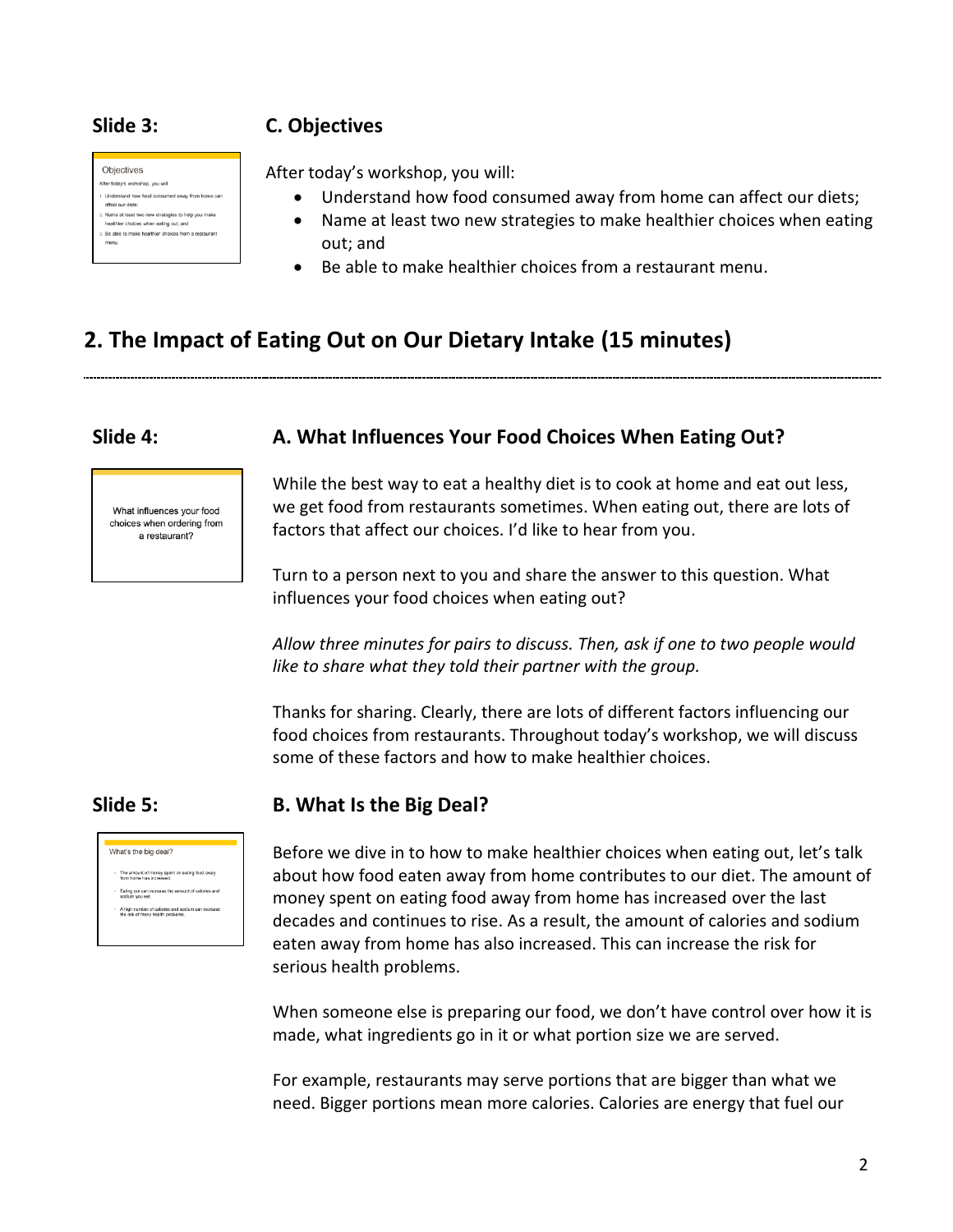bodies, but taking in too many can lead to weight gain and obesity. The recommended number of calories per day depends on your age, weight, sex and how much you exercise.

Sugars that are not found naturally in food and salt are ingredients that may be added to our restaurant food without our knowing it. Intake of added sugars is associated with increased risk of excess weight, type 2 diabetes, hypertension, stroke, heart disease and cavities.

### **Slide 6:**



Sodium, found in salt, is a mineral our body needs to manage many functions, but too much can also be bad for your health. It can increase your risk of high blood pressure, which makes your heart work harder. High blood pressure increases your risk for serious health issues like heart disease and stroke. The recommended daily limit for anyone 14 years of age or over is 2,300 milligrams, which is about a teaspoon of salt. As you can see from the chart, most sodium in the diet comes from restaurants and processed foods, not from salt added during cooking or added at the table.

So, we need to be especially careful with our choices when we eat out if we want to eat healthier.

*Notes to facilitator:* 

- *Other sources of sodium include tap water and supplements.*
- *The percentages on this pie chart do not add up to 100% because the methods used for data collection analysis relied on per person averages and resulted in the loss of a couple percentage points when added together.*



**Slide 7: C. Which Has More Calories and Sodium?**

From the descriptions of food items on a menu, it might not always be clear which is the healthier option. Let's see if you can guess which of these entrées has more calories.

Here we have two appetizers from a chain restaurant – the chips and salsa, and the spinach and artichoke dip. Can you guess which is higher in calories?

*Wait for and validate all responses, then move to the next slide.*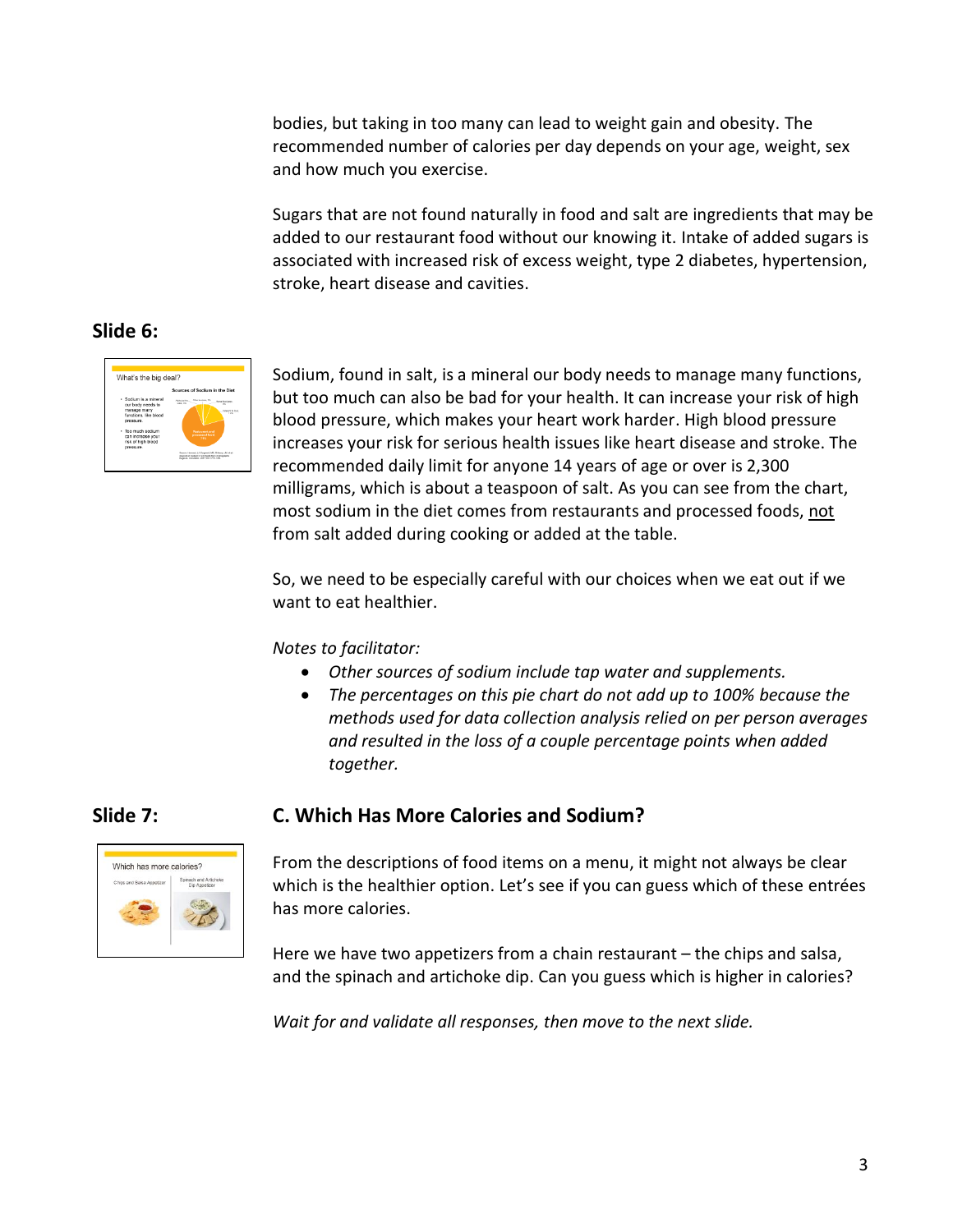#### **Slide 8:**



The chips and salsa has 630 calories and the spinach artichoke dip has 950 calories, which is over 300 more calories. Are you surprised by this? So, clearly, the better choice between these two options to keep your calories lower would be the chips and salsa. Even better, share it with one or two friends so you can still enjoy it, but for fewer calories.

Let's look at the sodium content of these appetizers. Which appetizer do you think has more sodium?

*Wait for and validate all responses, then move to the next slide.*

### **Slide 9:**



The chips and salsa appetizer has 3,820 milligrams of sodium and the dip has 3,990 milligrams of sodium. If you visit this restaurant, you will see that both items are labeled with the sodium warning icon. The sodium warning icon at chain restaurants can help you find menu items that have 2,300 milligrams or more of sodium. New York City (NYC) requires chain restaurants to label menu items that have more than 2,300 milligrams of sodium. Remember, 2,300 milligrams of sodium is the greatest daily sodium intake that is recommended for anyone age 14 and older. Choose dishes without this warning.

Since restaurant food is usually high in sodium, you may exceed the recommended sodium intake just by choosing a few items off the menu, even if they don't carry the warning icon. This is another reason why controlling your portion sizes is so important.

### **Slide 10:**



Let's do another one. Which of these two sandwiches do you think has more calories?

*Wait for and validate all responses, then move to the next slide.*

#### **Slide 11:**



The steak and cheddar sandwich has 840 calories, which is more than the turkey club at 770 calories. The difference in calories is not much.

Now, let's look at the sodium content of these two sandwiches. Which of these two sandwiches do you think has more sodium?

*Wait for and validate all responses, then move to the next slide.*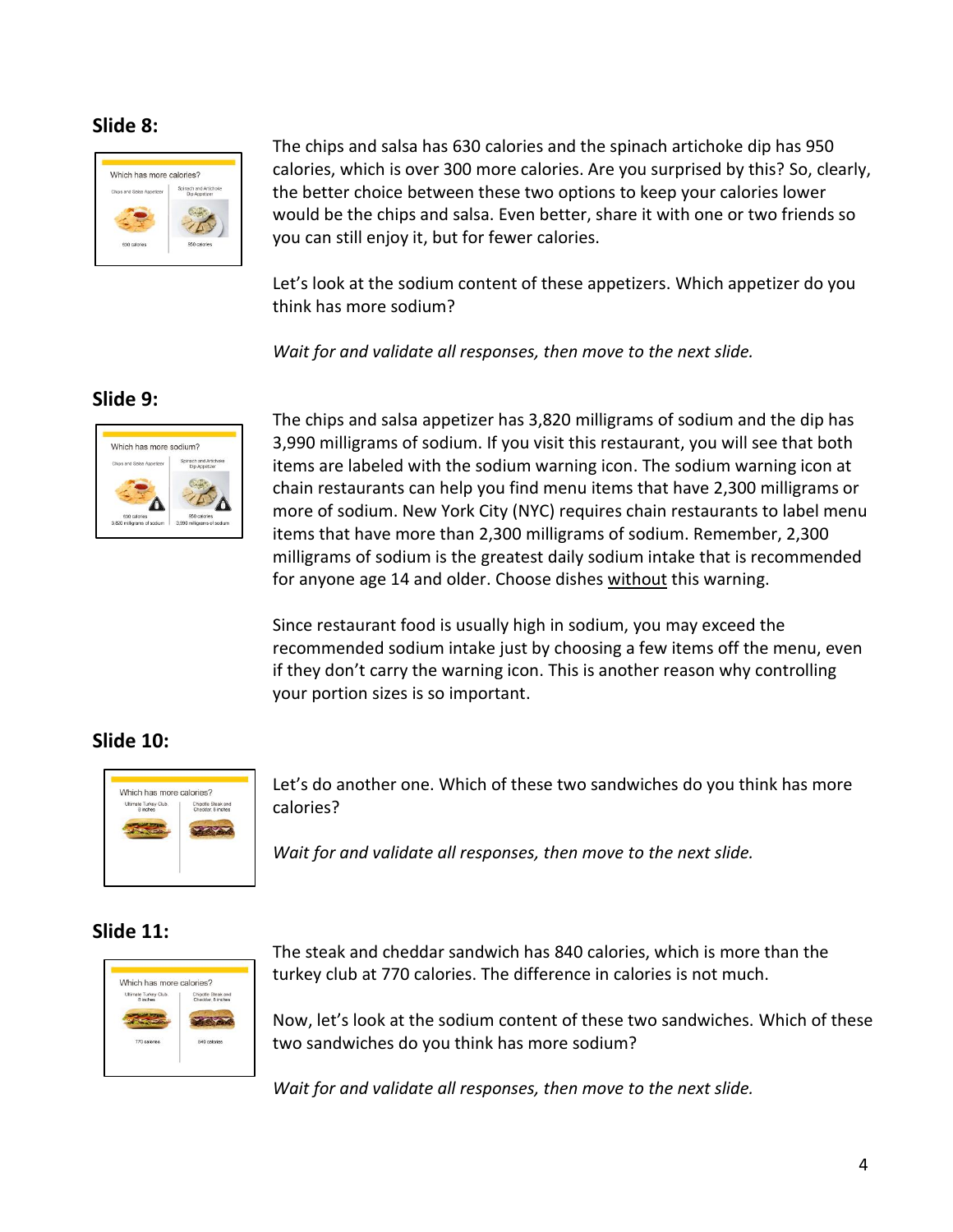#### **Slide 12:**



The steak and cheddar sandwich has 1,970 milligrams of sodium, which is a very high amount, but the turkey club has even more with 2,440 milligrams of sodium. As we already pointed out, this amount is more than the daily recommended sodium intake for anyone age 14 and older.

If you visit this restaurant, you will see that this item on their menu is labeled with the sodium warning icon. If you want to find out the nutrition information without going to the restaurant, you can visit Menustat.org, which we'll talk more about later in the presentation.

It is also important to know that unless you are eating in a chain restaurant, which is now required to post the calorie content of all menu items and show when menu items have 2,300 milligrams or more of sodium, you won't know the calorie and sodium content of foods on the menu. It is hard for everyone, even nutritionists, to guess how much calories and sodium are in a dish, or which is the healthier option given the many factors that can affect our diet.

## **3. Strategies to Eat Healthy When Eating Out (25 minutes)**



#### **Slide 13: A. Strategies to Make Healthier Choices When Eating Out Overview**

As we've just shown, it isn't always obvious which menu options are healthier. Being aware of this fact alone is the first step towards making healthier food choices when eating out.

We will discuss lots of strategies during this workshop to help you make healthier choices when eating out. Some of these ideas will work for you, and some may not. The goal is for you to learn at least two new strategies you can use when you finish this training.

First, we'll discuss the basics of building a healthy meal. This is a strategy you can use when eating out as well as when preparing food at home. Then, we'll talk about how to read the information on the menu, so you are aware of what you're really eating. And, finally, we'll discuss how you can make healthy choices regarding portion sizes when eating out. Below each strategy are specific ideas we will discuss.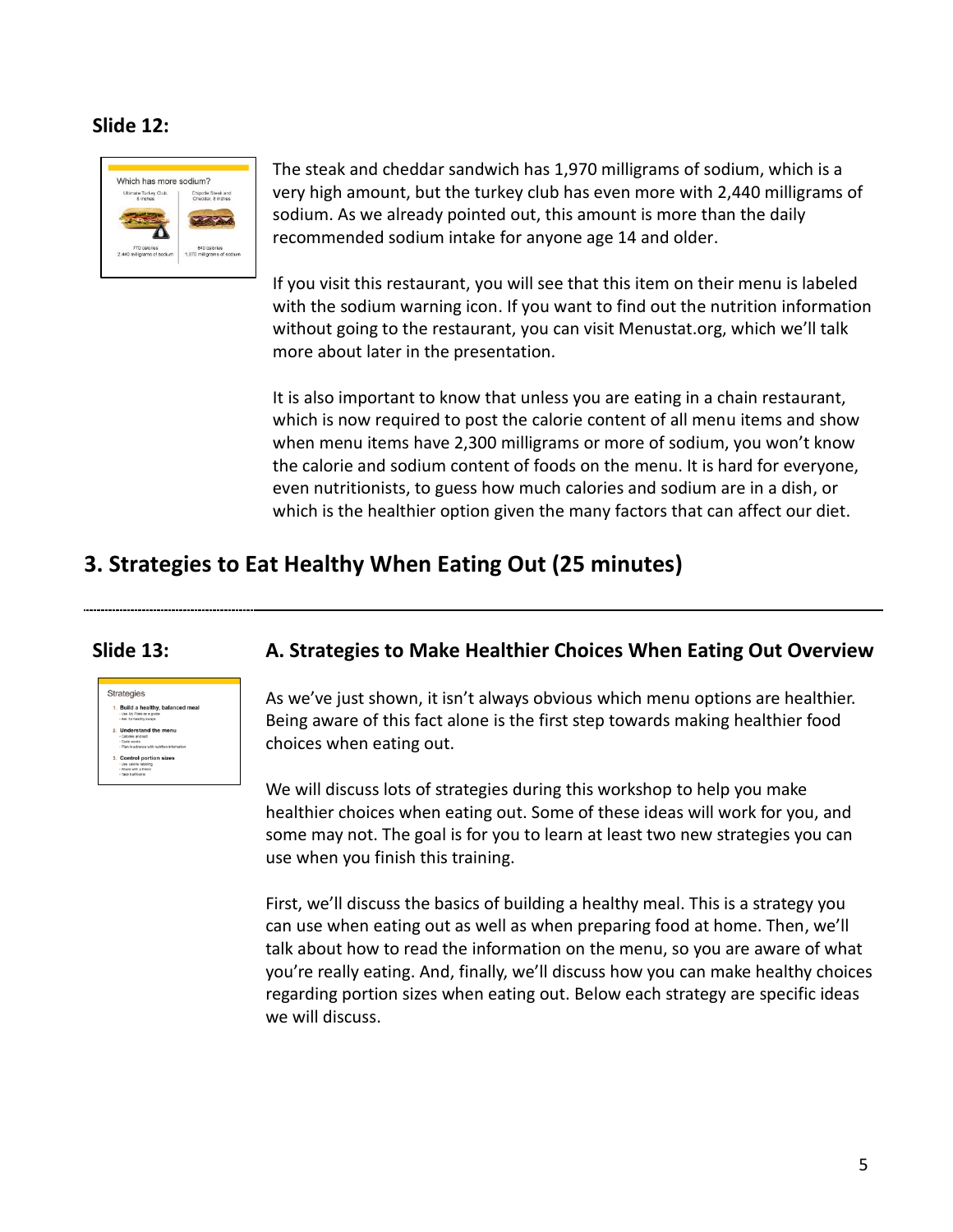

#### **Slide 14: B. Strategy 1: Build a Healthy, Balanced Meal**

Let's explore our first strategy of building a healthy, balanced meal. To get started, we are going to talk about a basic framework, or guidance for eating. By show of hands, who recognizes this image?

This is the United States Department of Agriculture (USDA)'s food guidance for the country and can be used to guide your food choices.

The plate represents each of the five food groups you need for a healthy meal: fruits, vegetables, protein, grains and dairy. The concepts represented in this plate are proportion and variety.

What do you notice about how each food group is displayed on the plate? *Wait for and validate all responses*.

- The five food groups are of different sizes. This can help you plan what types of foods and how much of each food group you should have in your meals.
- The USDA recommends to make half your plate fruits and vegetables. What are some of your favorite fruits and vegetables? Wait for and validate all responses. Make about a quarter of your plate grains, choosing whole grains at least 50% of the time. Whole grains have lots of fiber, which is good for your heart and digestion. Some examples of whole grains are brown rice, whole wheat pasta and oats. Make about a quarter of your plate lean protein foods, like beans, tofu, seafood or chicken breast. Dairy foods are a good addition to meals, and low-fat unflavored dairy foods are recommended for anyone over two years of age. These can include low-fat yogurt, milk and cheese.

While it may be difficult to eat food from all five groups at each meal, it's important to include foods from each food group in the meals and snacks you eat throughout the day. Eating a variety of foods every day allows you to get all the nutrients your body needs.

Additionally, you can ask for healthy swaps to foods that are on the menu.

- Ask for a salad instead of fries, which will help you make half your plate fruits or vegetables.
- Request that foods be baked, steamed, broiled or grilled instead of fried to reduce the amount of calories in your meal.
- When ordering a dish with sauces or dressings, ask for it on the side, so you can control how much you add to your dish.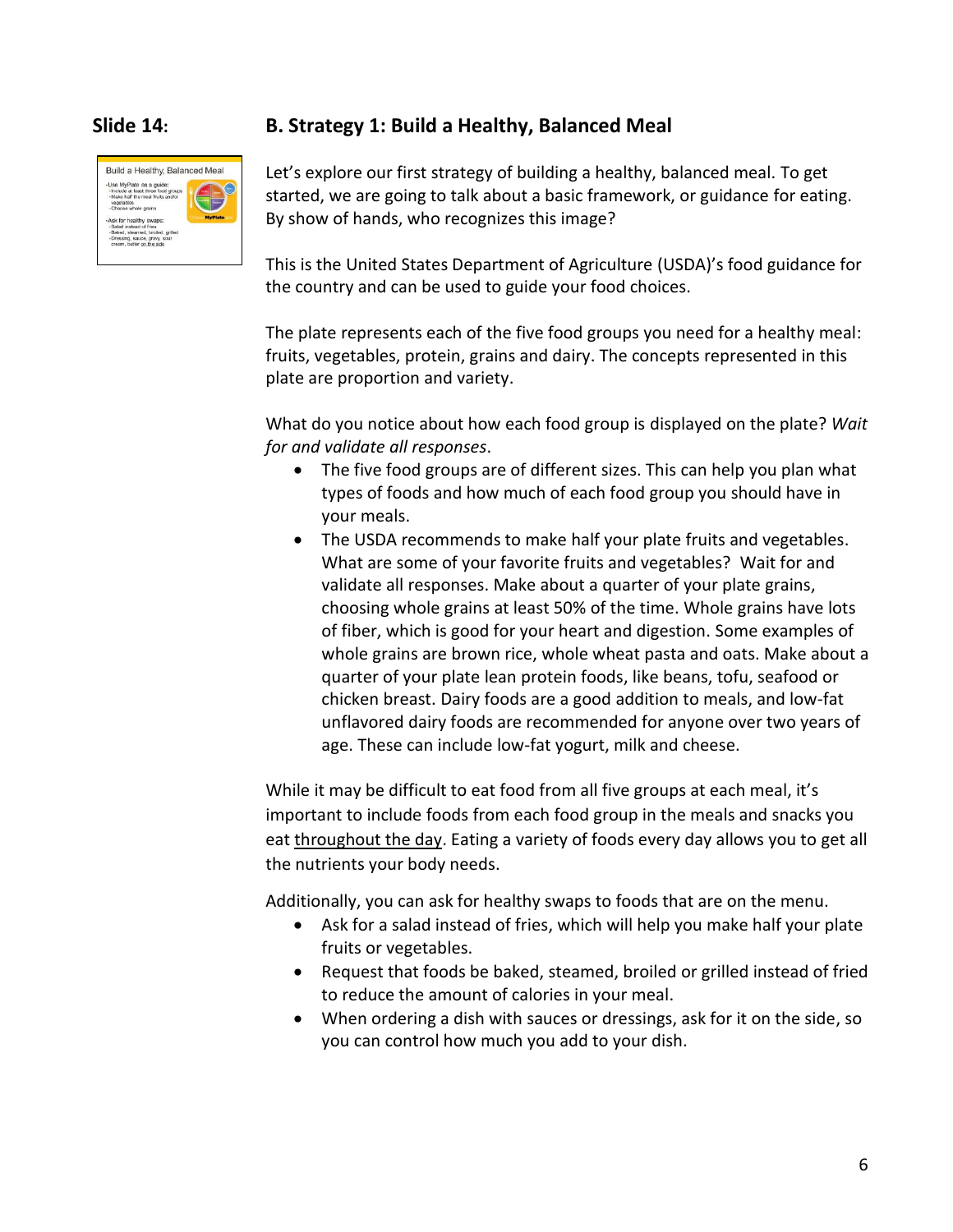### **Slide 15:**



### **Slide 16:**



Here is an example of what MyPlate might look like with real food. What stands out to you about this plate?

*Wait for and validate all responses, then move to next slide.*

You can see here that half the plate is filled with vegetables, one quarter is a whole grain (brown rice, in this case) and one quarter is a lean protein (shrimp, in this example). You'll also notice that there is some fruit on the side for dessert, and the beverage is water.

This plate shows that using MyPlate as a guide to plan meals will help make sure you get a healthy, balanced meal that is filling and appetizing. You can use this approach when planning meals at home too.

### **Slide 17:**



Plate Planners are available on the NYC Department of Health and Mental Hygiene (Health Department)'s website in a variety of languages for different cuisines, including Punjabi, Korean, Bengali and Filipino. You can access them by visiting nyc.gov/health and searching for "plate planners."



### **Slide 18: C. Strategy 2: Understand the Menu**

Now let's talk about our second strategy of understanding the menu, so you can make healthier choices. Specifically, let's talk about calories and sodium.

All chain restaurants and food establishments are required to post the calorie content of all food menu items.

- You can use this information to choose menu items that fit within your daily calorie needs and make choices based on what else you've eaten throughout the day. If you had a small lunch, then maybe a dish with a higher number of calories is okay for you that day.
- Try to offset the calories in your meal by choosing low- or no-calorie beverages such as water, seltzer or unsweetened iced tea. Why waste calories on a beverage?
- Another easy way to lower your calorie intake is to skip dessert or to split it with a friend.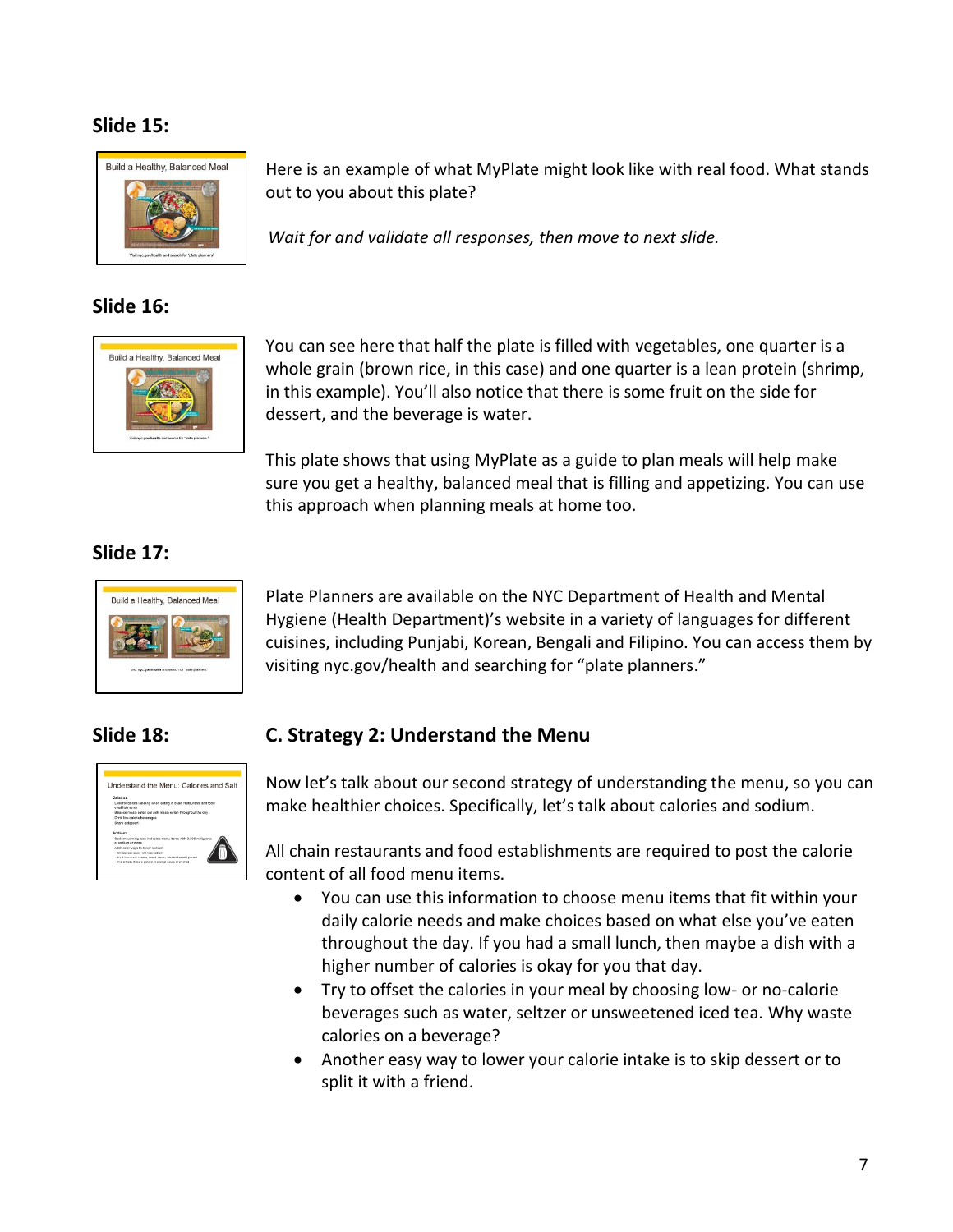As we discussed earlier, about 70% of the sodium we eat comes from restaurant and processed foods. Foods high in sodium don't always taste salty.

- Remember to look for the sodium warning icon on menus in chain restaurants and choose dishes without this warning.
- Some other things you can do to keep your salt intake low is to:
	- o Ask for low-sodium soy sauce.
	- o Limit how much cheese, bread and processed meats, such as bacon, ham and salami, you eat. These are all high in sodium.
	- o Avoid choosing foods that are pickled, served in cocktail sauce or smoked.

These strategies are especially useful in non-chain restaurants, which do not need to post the sodium warning label on their menus.

#### **Slide 19:**



There are lots of clues on a menu that you can use to identify items higher in calories, sodium and added sugars. The words used to describe menu items often show how the item is prepared.

Have you seen any of these words on menus? *Wait for and validate all responses.*

The words on the left describe food preparation and cooking methods that generally add more calories, sodium or sugar to a dish.

The words on the right show healthier cooking methods used to prepare the dish.

However, you don't really know what you are getting at a restaurant unless you see the nutrition information on menu items.

#### **Slide 20:**



If the restaurant is a national chain, it must give more nutrition information beyond calories when asked. Many chains post nutrition information for menu items on their website. You can learn about available menu items before going to the restaurant, so that you will know what to avoid and what choices work best for your diet.

Another option to see nutritional information for menu items is Menustat.org. The Health Department developed this free, interactive database of nutritional information for the nation's largest chain restaurants.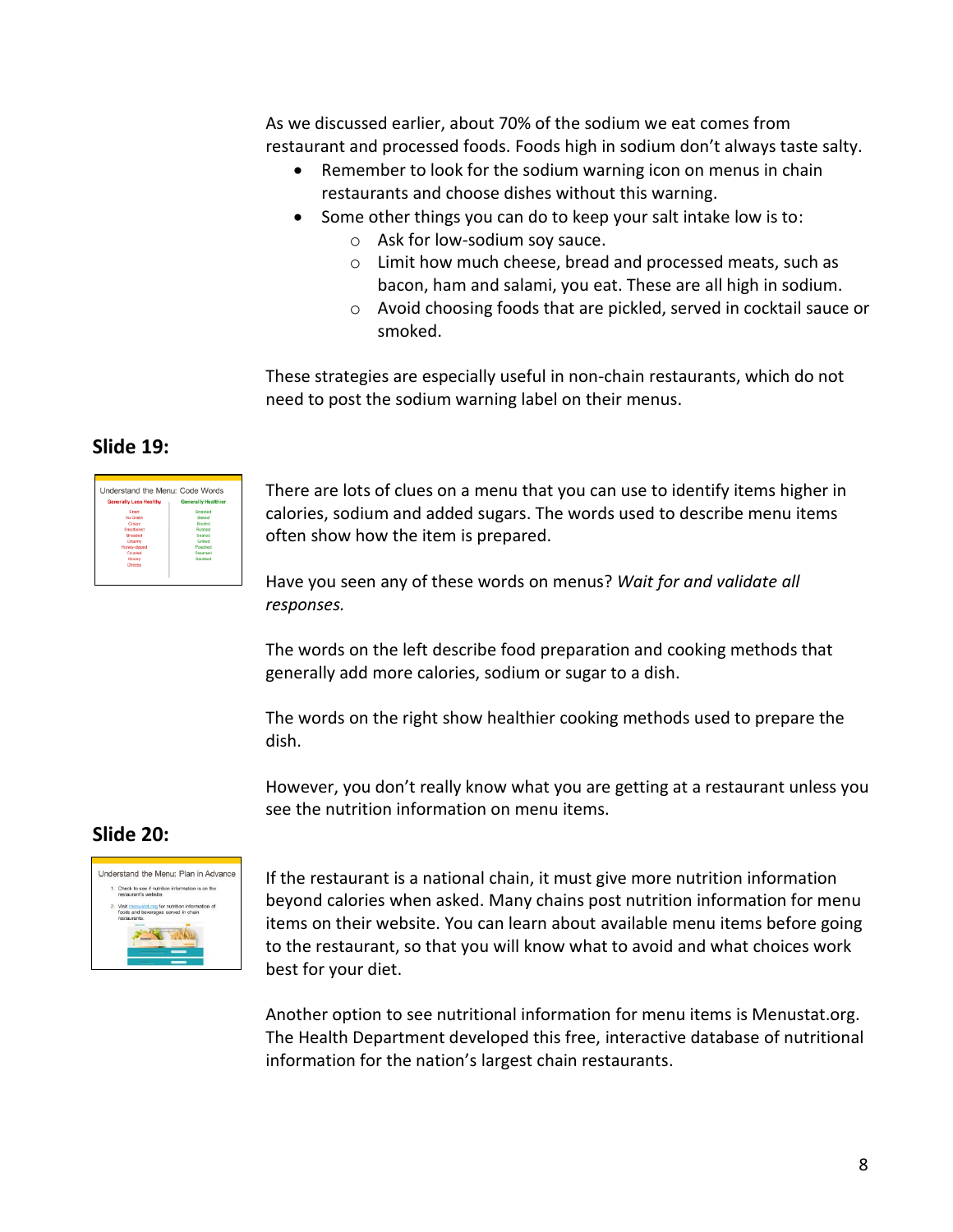

#### **Slide 21: D. Strategy 3: Control Portion Sizes**

Restaurants tend to serve large portions, which often results in overeating. We've already discussed using calorie information posted on chain restaurant menus to make healthier choices and help you avoid overeating when eating out.

What are some ways you can control your portion sizes when eating at restaurants or when ordering take out? *Wait for and validate all responses.*

Some other ways to control your portion size are to:

- Order the smallest size possible of a menu item to keep calorie intake low. Sometimes, this might mean ordering from the appetizer or side dish menu.
- Eat lighter meals during the day to balance your calorie intake for the entire day if you know you'll be eating out for dinner.
- Split an entrée or another portion of the meal with a friend. It might be helpful to plan this before you go out. This will help you both keep your portion sizes low and prevent overeating, and, in turn, keep your bill low and help prevent food waste.
- Take half your restaurant meal home to eat another time. That way you are getting two meals for the price of one and it can be lunch or dinner for the next day. If you ask, restaurants will provide you with a to-go container at the beginning of your meal so you can portion out half the meal before you start to eat. They may even split and pack up the dish for you in the kitchen. This can lower any urge to eat the entire meal in one sitting.

# **4. Let's Practice (10 minutes)**

### **Slide 22: A. My Local Burger Joint Activity**



*Note to facilitator: if possible, provide copies of this slide for each participant.* 

Now let's practice building a healthy restaurant meal using the strategies we just reviewed. Here is a mock restaurant menu for My Local Burger Joint. This is not a chain restaurant, so the menu does not have nutrition information or the sodium warning icon. Using the information we discussed today, build a healthy meal by choosing items from the various menu categories.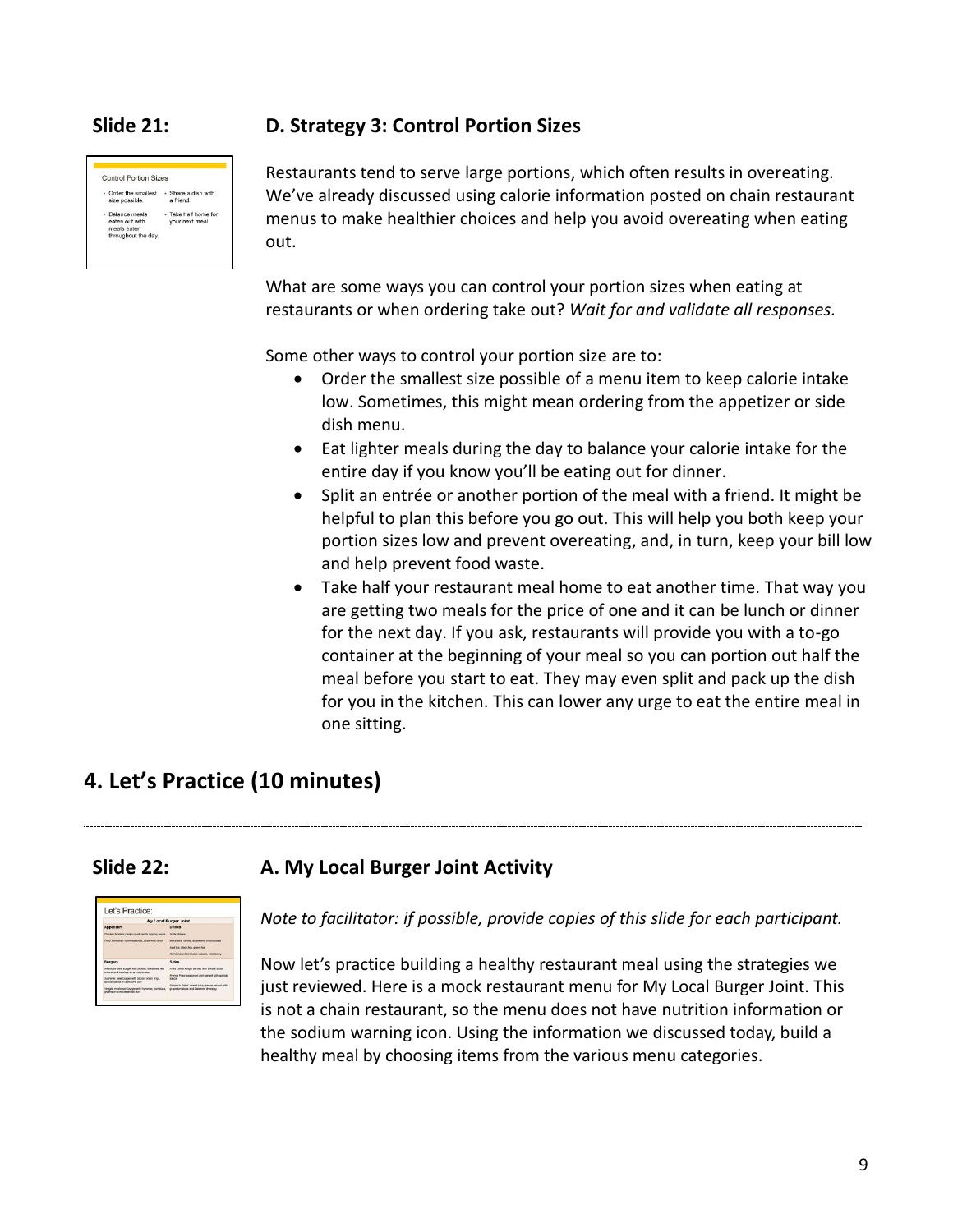You can work alone or with a partner, if you would like. Let's take three minutes to complete this activity. Then, we'll come back together and share a few of the meals you create.

*Allow three minutes for pairs to discuss. Then, ask if one to two people would like to share with the whole group what they created or told their partner.* 

What are some key words that might show additional calories, sodium and sugar in a dish? *Wait for and validate all responses, then move to the next slide.*

### **Slide 23:**

|                                                                                   | <b>My Local Burger Joint</b>                                                         |
|-----------------------------------------------------------------------------------|--------------------------------------------------------------------------------------|
| Appetizers                                                                        | <b>Drinks</b>                                                                        |
| Chicken tenders, panks onat, rarsh doping saula                                   | Doda, Santon                                                                         |
| Fred Tompore: commeri crust, butternilk ranch                                     | Mikstelle asrilla, straubery or chocolate                                            |
|                                                                                   | lond dear black deal green fee.                                                      |
|                                                                                   | HOMAGARE LAYIGARD CARSIL MISSIONS                                                    |
| <b>Burgers</b>                                                                    | <b>Rivies</b>                                                                        |
| American beef burger with pickles, tomatoes, red.                                 | Fred On Ar Rings: served with among sauce                                            |
| onlone, and ketchuiz on a brioche bun                                             | French Fries: Messoned and served with special                                       |
| springer and hotel with technical american<br><b>Spacial sauce an a briochère</b> |                                                                                      |
| Users musician buyer with famous, laresteed                                       | Farmer's Salad mixed belo areans served with<br>scale foreignes and banamic shassing |
| tradition alabels and steel                                                       |                                                                                      |

This menu has a lot of items that are likely very high in calories, sodium and sugar, as you can see here in red.

- First, there are a lot of fried and breaded items: panko crust, fried tomatoes, onion rings, and French fries are all examples of fried foods, many with breading. That is going to have many extra calories.
- Next, there are a lot of sugary drinks on this menu. Sugary drinks are beverages with added sugars. Soda and lemonade are both sugary drinks that should be avoided. Milkshakes are also very high in added sugar, and typically have a lot of unhealthy fat.
- Bacon is a highly processed meat. Processed meats have been linked to cancers and generally have a lot of saturated fat and sodium, which, as a reminder, can increase your risk for high blood pressure. Saturated fat has been linked to heart disease. So, we might want to skip this burger.
- We also don't know what is in the special sauce, so it is better to ask for this on the side or to not include it altogether.

What are some healthier options you can choose from this menu? *Wait for and validate all responses, then move to next slide.*

### **Slide 24:**

|                                                                                          | My Local Burger Joint                                                                       |  |  |
|------------------------------------------------------------------------------------------|---------------------------------------------------------------------------------------------|--|--|
| Appetizers                                                                               | <b>Drinks</b>                                                                               |  |  |
| Chicken tenders, panks onat, ninch doping sausa                                          | <b>Seed States</b>                                                                          |  |  |
| Fred Tompore commer crue, butternill ranch                                               | Milighala asvilla, stravbery or chocoiste                                                   |  |  |
|                                                                                          | long beat machine, green lee 3                                                              |  |  |
|                                                                                          | <b>VOITAGING LATIONARY CASES, STEARING</b>                                                  |  |  |
| <b>Burgers</b>                                                                           | <b>Rivies</b>                                                                               |  |  |
| American beef burger with pickles, tomatoes, red<br>prices, and ketchup on a brioche bun | Fred One-Rings senativity angle sauce                                                       |  |  |
|                                                                                          | French Friest bestoned and served with special                                              |  |  |
| Lowcas bent burger with become<br>leartel sauna'an a bronna                              |                                                                                             |  |  |
| Brising, recognization burner with Fallent                                               | Farmer's Satisf mixed belts areans served with<br>present investors and a reserve share and |  |  |

There are some healthier options available to choose from as you can see here in green. You can choose:

- Seltzer as a drink.
- Iced tea, if it is unsweetened.
- The salad or veggie burger served on a whole wheat bun.

As well as selecting some of these healthier options, what are some other strategies you could use to build a healthy meal at this restaurant? *Wait for and validate all responses.*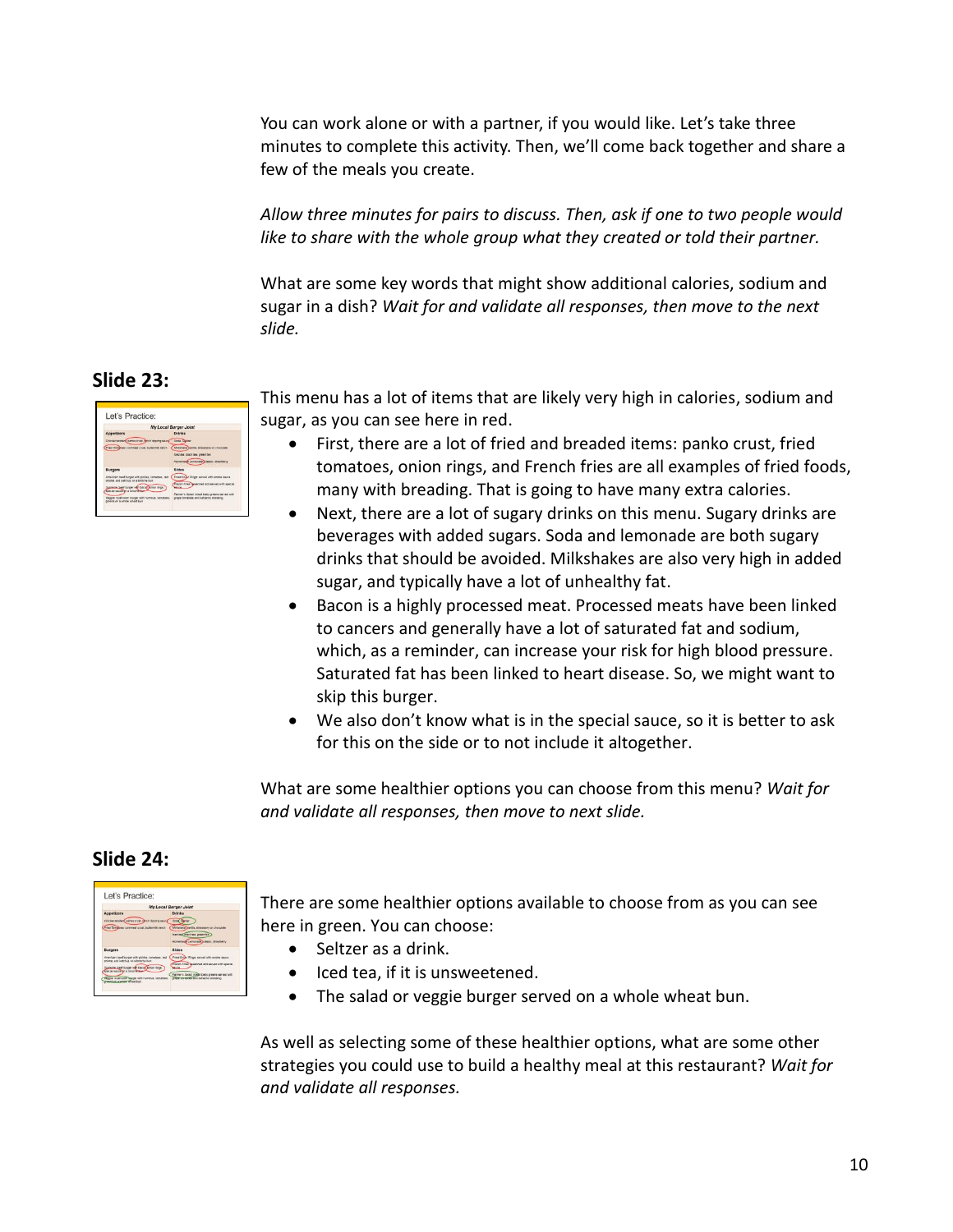Other healthy strategies could include:

- 1) Getting the American over the Supreme burger, if you decide to have a beef burger.
- 2) Taking half a burger home for later or splitting one with a friend;
- 3) Drinking water.
- 4) Asking for the whole wheat bun on any burger you choose.
- 5) Eating an appetizer as your main meal with a salad.

|                             |                     |                                  | Build Your Own Deli Sandwich |                         |                                     |
|-----------------------------|---------------------|----------------------------------|------------------------------|-------------------------|-------------------------------------|
| Protein                     | <b>Veggies</b>      | <b>Bread</b>                     | <b>Toppings</b>              | <b>Sauce</b>            | <b>Sides</b>                        |
| Smoked<br>Turkey            | Solnach             | Country<br>White Bread           | <b>Arradican</b><br>Cheese   | Mayonnaise              | French<br>Fries                     |
| Ham                         | Lettuce             | Plain Bagel                      | Swiss Cheese                 | Mustants                | Onion<br>Rings                      |
| Rogsted<br>Beef             | Chopped<br>Pecoers  | Croissant                        | Bacon                        | Pesto Sauce             | Chips                               |
| Comed<br><b>Reed</b>        | Tomato              | Whole<br>Wheat<br>Bread          | Pickles                      | Honey<br>Mustand        | <b>Morrowalls</b><br><b>Stirles</b> |
| Hummus                      | Cucumber            | Whele<br>Wheat Wrap              | Avocado                      | Creamy<br><b>Barch</b>  | Side<br><b>Salart</b>               |
| <b>Rlark Rean</b><br>Scread | Shredded<br>Comnite | Seeded Rye<br><b>Boxed</b>       |                              | <b>BBQ Sauce</b>        | Broccoli<br>Staw                    |
|                             | Roasted<br>Veggies  | <b>Flax Seed</b><br><b>Brand</b> |                              | Oli/Ratsamic<br>Vinegar | Quince<br>Salad                     |

### **Slide 25: B. Build Your Own Deli Sandwich Activity**

*Note to facilitator: if possible, provide copies of this slide for each participant.* 

Now let's practice building a healthy deli sandwich. Here is a mock deli menu. This is not a chain restaurant either, so the menu doesn't have nutrition information or the sodium warning icon. Using the information we discussed today, build a healthy sandwich from this menu.

You can work alone or with a partner, if you would like. Let's take three minutes to complete this activity. Then, we'll come back together and share a few of the meals you create.

*Allow three minutes for pairs to discuss. Then, ask if one to two people would like to share with the whole group what they created or told their partner.*

Who would like to share their sandwich creation? *Wait for and validate all responses, then move to the next slide.*

#### **Slide 26:**

| Build Your Own Deli Sandwich |                    |                                |                      |                               |                            |
|------------------------------|--------------------|--------------------------------|----------------------|-------------------------------|----------------------------|
| Protein                      | <b>Veggies</b>     | <b>Bread</b>                   | <b>Toppings</b>      | Sauce                         | <b>Sides</b>               |
| Smoked<br>Turkey             | Spinach            | Country<br>White Bread         | American<br>Cheese   | avannaise                     | French<br>Fries            |
| <b>Harn</b>                  | Lettuce            | <b>Plain Bacel</b>             | <b>Juriss Cheese</b> | Mustards                      | Onion<br>Rings             |
| Roasted<br>Reef              | Chopped<br>Peppers | Croissant                      | Racon                | Pesto Saude                   | Chips                      |
| Corned<br>Beef               | Tomato             | Whole<br>Wheat<br><b>Bread</b> | Pickles              | Honey<br>Mustard              | foreasata<br><b>Stirks</b> |
| <b>Hummus</b>                | Cucumber           | Whole<br>Wheat Wrap            | Avocado              | Creamy<br>Ranch               | <b>Skie</b><br>Seled       |
| <b>Black Bean</b><br>Spread  | Shredded<br>Camrin | Seeded Rye<br>Rosad            |                      | <b>BQ</b> Sauce               | Broccoli<br>Slaw           |
|                              | Roasted<br>Veggies | Fiss Seed<br>Report            |                      | <b>OliRalsamic</b><br>Vinegar | Ouinna<br>Selad            |

Some of the items to watch out for are circled in red.

- Cold-cut deli meats are processed meats. Remember, processed meats have been linked to cancer. Cold-cuts are also high in sodium.
- Choose whole wheat breads over white breads to get more fiber in the sandwich. In addition, bagels and croissants usually have more calories than sandwich bread.
- When choosing sauces, portion size is important, so ask for sauce on the side to control how much you eat.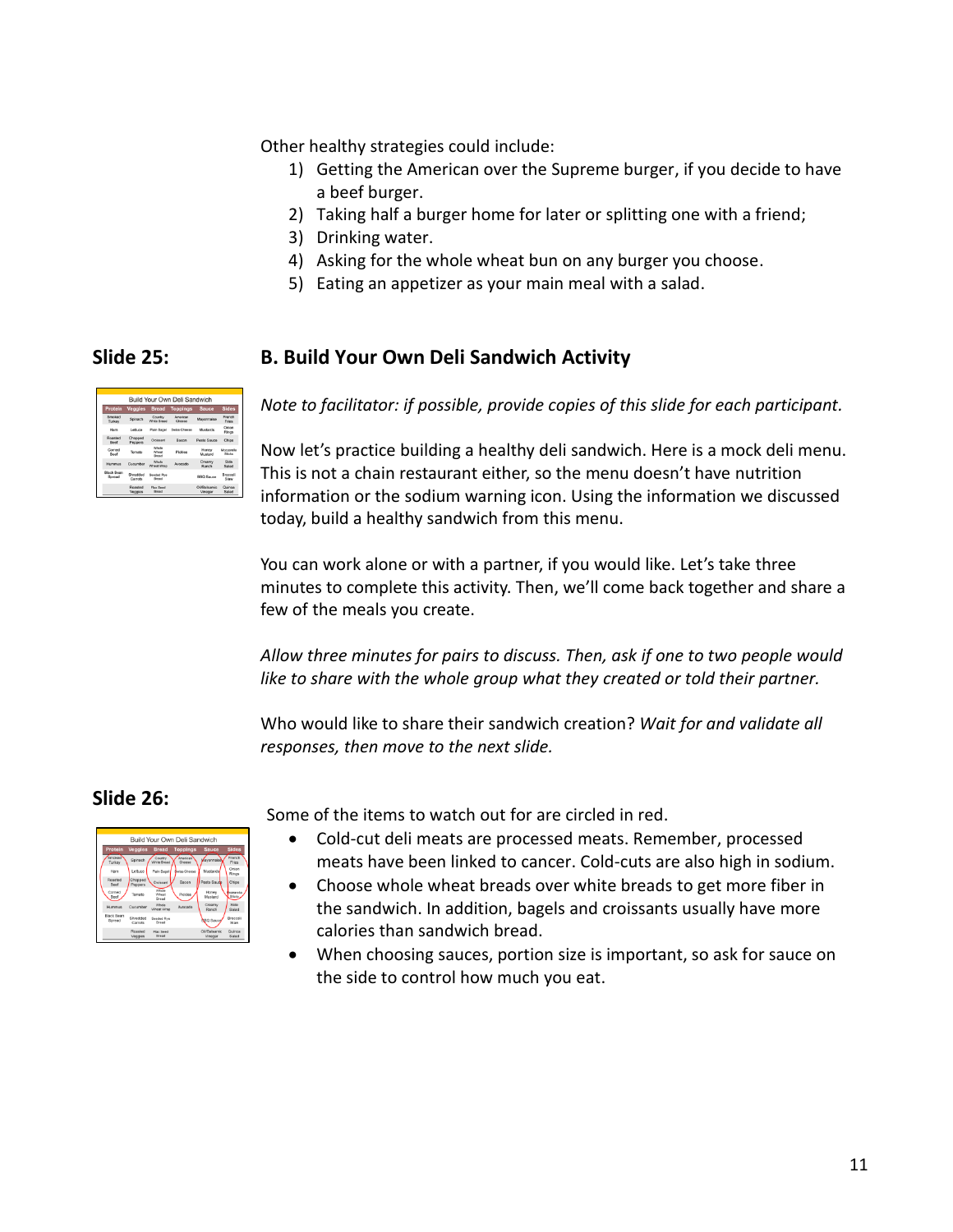#### **Slide 27:**

|                             |                    |                                 | Build Your Own Deli Sandwich |                  |                             |
|-----------------------------|--------------------|---------------------------------|------------------------------|------------------|-----------------------------|
| Protein                     | <b>Vegaies</b>     | <b>Bread</b>                    | <b>Toppings</b>              | <b>Sauce</b>     | <b>Sides</b>                |
| Smoked<br>Turkey            | Spinach            | Country<br>White Bread          | Arrenican<br>Cheese          | Aavonnaise       | French<br>Fries             |
| <b>Ham</b>                  | Lettuce            | <b>Plain Bagel</b>              | <b>Buiss Cheese</b>          | Mustards         | Onion<br>Rings              |
| Roasted<br>Reef             | Chopped<br>Peppers | Croissant                       | Racon                        | Pesto Squae      | Chins                       |
| Corned<br>Reef              | Tomato             | Ahole<br>Wheat<br><b>Report</b> | Pickles                      | Honey<br>Mustard | Intrasella<br><b>Sticks</b> |
| <b>Hummus</b>               | Cucumber           | Whole<br><b>Miwat Wrap</b>      | Avocado                      | Creamy<br>Ranch  | Side<br>Select              |
| <b>Black Bean</b><br>Spread | Shredded           | <b>Seeded Rye</b><br>Report     |                              | <b>NBQ Sauce</b> | Broccoli                    |
|                             | Camris<br>Roasted. | Fiss Seed                       |                              | OliBalsamid      | Slaw<br>Outnoa              |
|                             | saake              | Bread                           |                              | Vinegar,         | Salad                       |

But there are lots of healthier options available to choose from, as noted here with green circles. Here are a few examples from this menu:

- Add a lot of veggies to your sandwich. Veggies add great taste and texture, will make half your meal fruits or vegetables and give you important nutrients and fiber.
- Choose whole grain options.
- Choose a salad as a side.

It's important to remember that since all restaurant and processed foods are generally high in sodium, preparing food at home is the best way to control how much sodium and other nutrients you are getting in your food. You might think about making a delicious sandwich like this at home and bringing it to work for lunch! It would most likely cost less than a restaurant sandwich and would only take a few minutes to prepare.

#### **Slide 28: C. Plan for the Future Activity**

Plan For the Future

What strategy discussed today will you use next time you're eating out?

Now, take a minute to plan for the future.

Think by yourself or talk with your neighbor about one way you will use the information you gained today next time you're eating out. Be specific and name how you will use this new information to make healthier choices when eating out.

*Allow one minute for participants to discuss among themselves, then bring the group back together for the end of the presentation.*

# **6. Closing (5 minutes)**

### **Slide 29: A. Resources**



Now that you have planned to use this information, here are some additional resources available to you to support you in making changes to your diet:

- 1. The NYC Health Department has many materials on their website that you can read or print. These include:
	- o Healthy Eating and Active Living Guide
	- o Recipes and Plate Planners